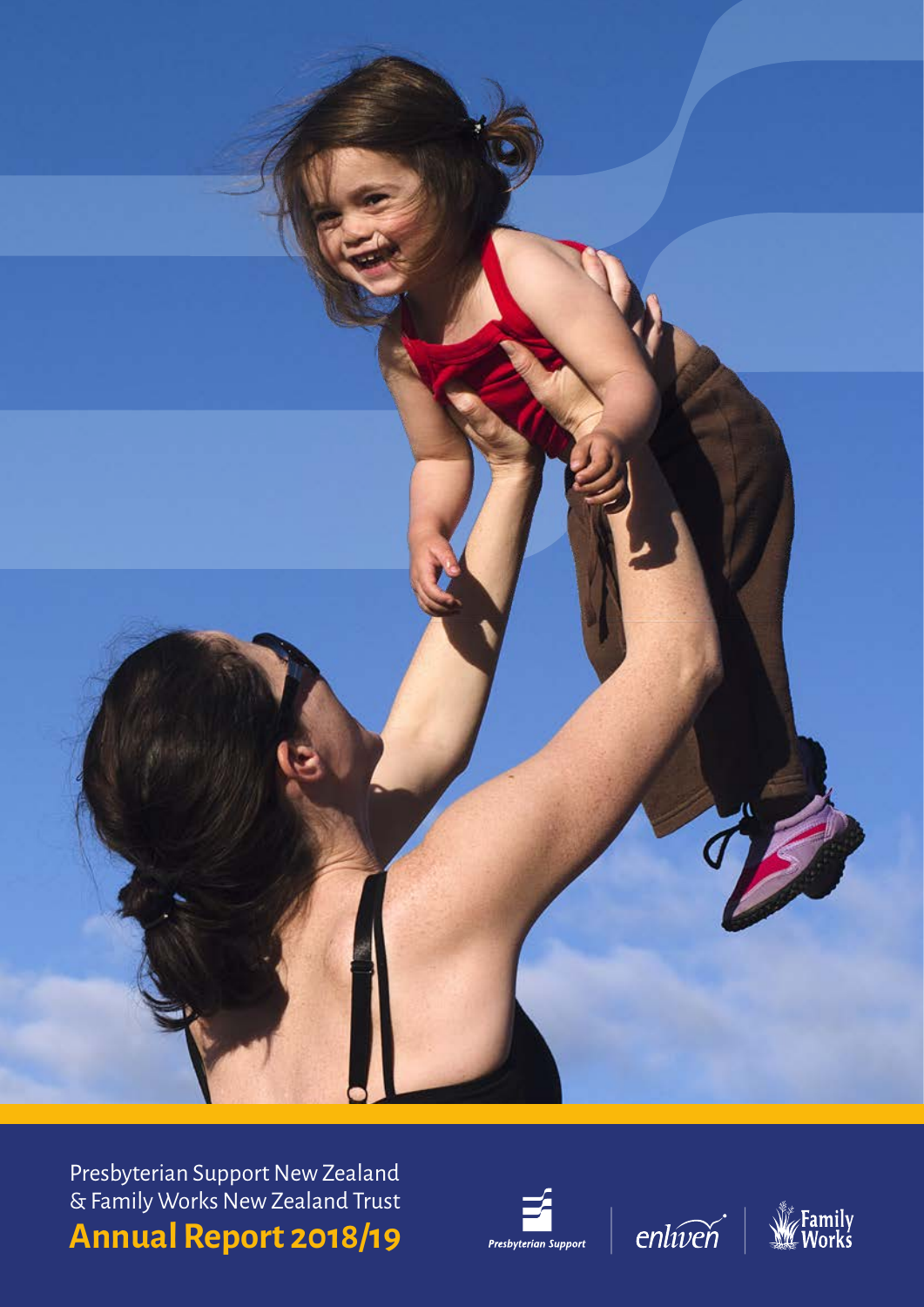# Locally responsive **– Nationally supported**

Together the seven Presbyterian Support regional organisations provide Family Works and Enliven services nationwide.



# Our People

#### <mark>o staff, more tha</mark>r More than 4,100 staff, more than 2,200 volunteers

**Family Works** provides a range of services from

#### **National Council members**

- **•** Margie Apa, Northern representative
- **•** Andrew Johnston, Upper South Island representative
- **•** Tim Loan, Chair and Southland representative
- **•** Maitland Manning, East Coast representative
- **•** Tim Mepham, Otago representative
- **•** Chris Nichol, Central representative
- **•** Eoin Powell, South Canterbury representative

#### **National Executive Group members**

**•** Gillian Bremner, Otago representative

**Enliven** provides a range of services to support older

- **•** Carolyn Cooper, South Canterbury representative
- **•** Denise Cosgrove, Chair and Northern representative
- **•** Barry Helem, Upper South Island representative
- **•** Dr Sanja Majstorovic, East Coast representative
- **•** John Prendergast, Southland representative
- **•** Pat Waite, Central representative
- **•** Trevor Wilson, Te Roopū Pā Harakeke representative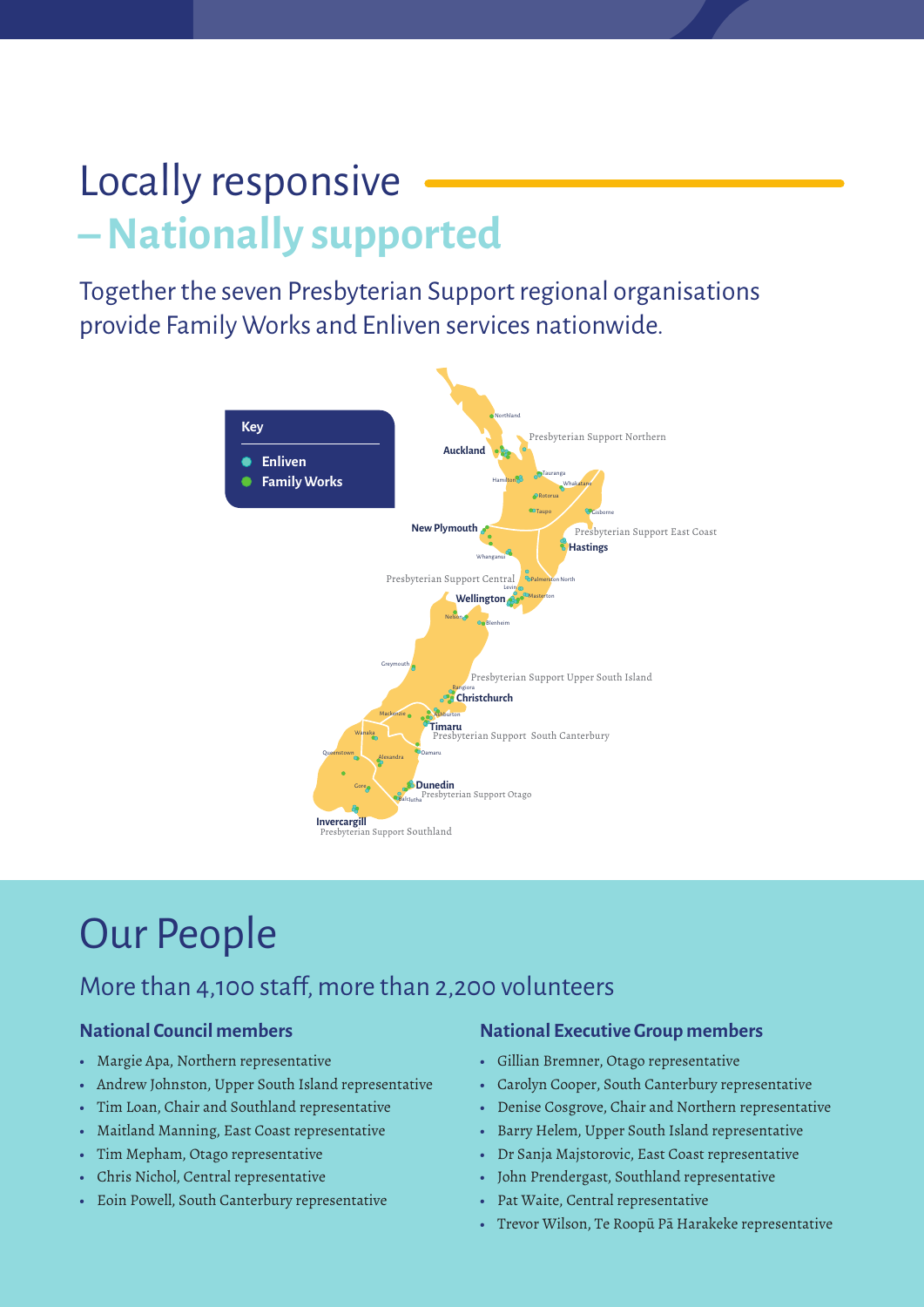# Chair Report



### **Te Kotuku rerenga tahi** Glimpse the beautiful single flight of the white heron

In 2018-19 the Presbyterian Support New Zealand (PSNZ) and Family Works New Zealand Trust (FWNZ) whānau, which includes Family Works and Enliven services, supported tens

of thousands of people in need across the country. We remain one of the largest and most trusted providers of health and social services in New Zealand.

We are an organisation with strong, faith-based values that guide how we care, enable and support individuals and whānau. Our staff use a professional, multidisciplinary approach that is proven, effective and trusted.

#### **Family Works**

A key focus for Family Works has been an investment in building a nationally consistent outcomes framework. Our objective is to be consistent with the Treasury's Living Standards Framework, the Investing for Social Wellbeing work, and the Child and Youth Wellbeing Strategy.

Over the last four years, we have undertaken service and evaluation design projects to enable a more nationally consistent way of describing and reporting on our casework. Nationally, we have organised our casework into seven wellbeing domains, which when used across all casework services regionally and nationally, provides a starting point for aligned recording, reporting and evaluation. This also provides us with a basis for measuring the direct results of our work against medium and long-term outcomes.

The pay gap between community and government social workers continues to make recruitment and retention challenging. But we continue to maintain a highly skilled, qualified and passionate workforce across our regions with the objective of making sure our tamariki are safe, family and whānau are strong and communities are connected.

#### **Enliven**

Across the country we continue to invest in our Enliven services for older people and people living with disability. Again, we face challenges in relation to costs. Whilst we

support the principles of pay equity, the impact across our services has been significant and ongoing.

Our established and developing local partnerships and collaborations are key to developing new service models to respond to the growing numbers of older people in our communities and our regional organisations are providing leadership and innovative thinking to support new developments.

#### **Our stories**

The stories and statistics recorded in this report illustrate the depth and breadth of the work we do. Of course, in order to keep things brief and to protect the privacy of those we support, much of the complexity and detail has had to be removed. If you would like more information about anything included in this report or about the work we do, I encourage you to contact our National Executive Group. The names of these leaders and their regional organisations are included on the previous page.

#### **Tributes**

I would like to pay tribute to David Richardson. This year David retired from the Presbyterian Support Otago Board and has stepped down as chair of PSNZ and FWNZ. David made a huge contribution to this organisation over many years and we are grateful for his tireless effort and sage wisdom.

I would also like to pay tribute to Diane Garrett our PSNZ and FWNZ manager who resigned earlier this year. Over the last five years Diane has played a key role in the organisation particularly in the area of Family Works. For this we are very grateful. We wish her all the best.

Finally, I would like to thank all of our supporters both regionally and nationally. Our large funders, grant providers, businesses, Guardian Angels and other individual donors and countless volunteers make the work of this organisation possible.

Ngā manaakitanga.

**Tim Loan Chair PSNZ and FWNZ Chair Presbyterian Support Southland**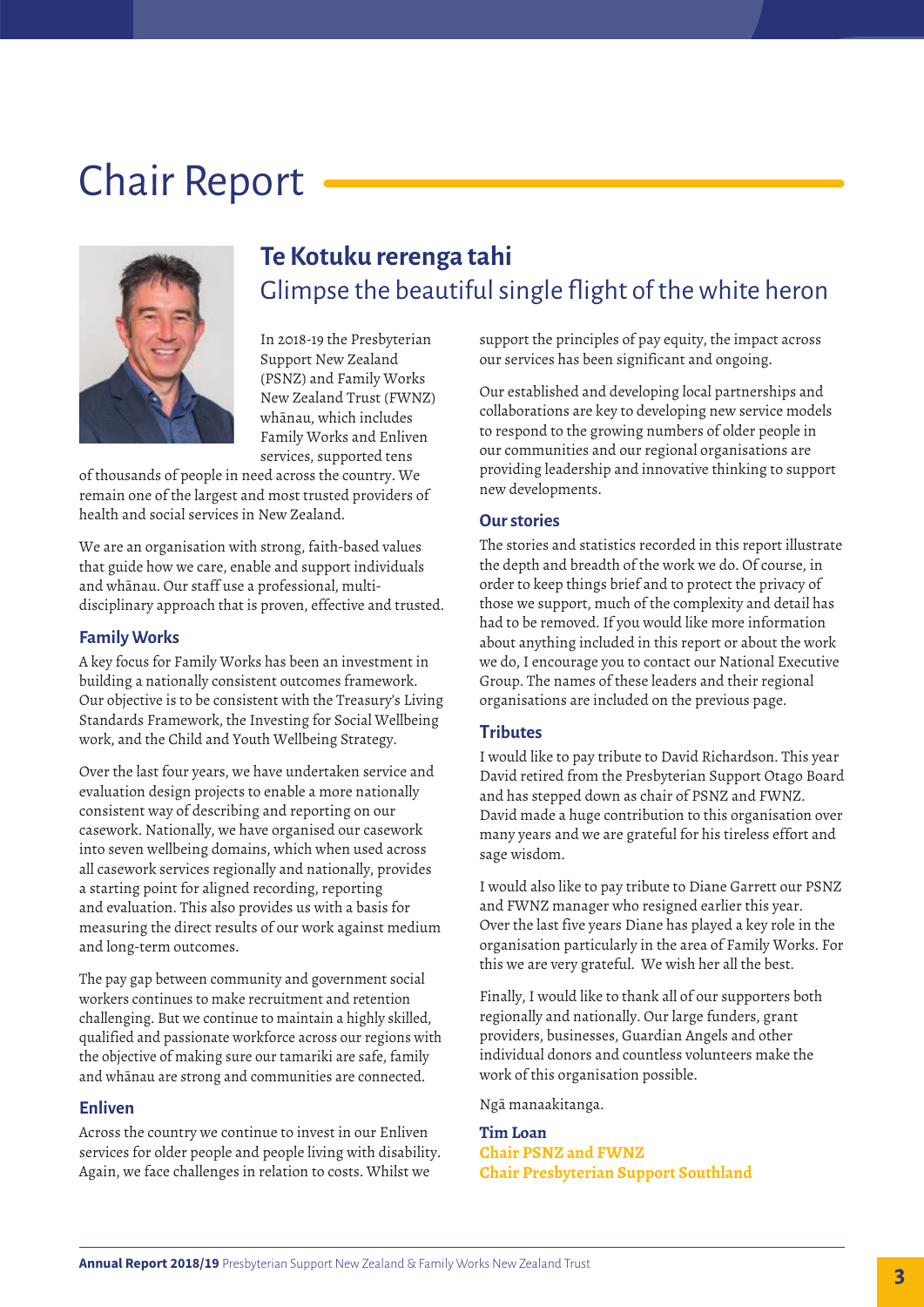

# Financial Snapshot

#### **Our government partners include:**

- **•** ACC
- **•** Department of Corrections
- **•** Department of Internal Affairs
- **•** District Health Boards
- **•** Oranga Tamariki
- **•** Ministry of Education
- **•** Ministry of Health
- **•** Ministry of Justice
- **•** Ministry of Social Development



## **It's a giving thing**

#### **Regular gift making a difference**

Family Works Guardian Angels are continuing to help families stuck in a cycle of poverty, family violence or hardship to turn their life around. At 30 June 2019, Family Works had more than 400 active Guardian Angel supporters making regular donations.

One of those Guardian Angels is Hawke's Bay business Hurford Parker Insurance Brokers.

Hurford Parker manager Jeff Parker says it's important to the business that it is supporting the local community. "Supporting local services is paramount and Family Works Guardian Angels is one of the most important ones we contribute to."

Jeff's son William, who also works in the business, believes it comes down to social responsibility – to giving something back. "If everybody gave a little bit, I think we can achieve a lot. If we've got a great community – we've got a great region."



Hurford Parker manager Jeff Parker and his son William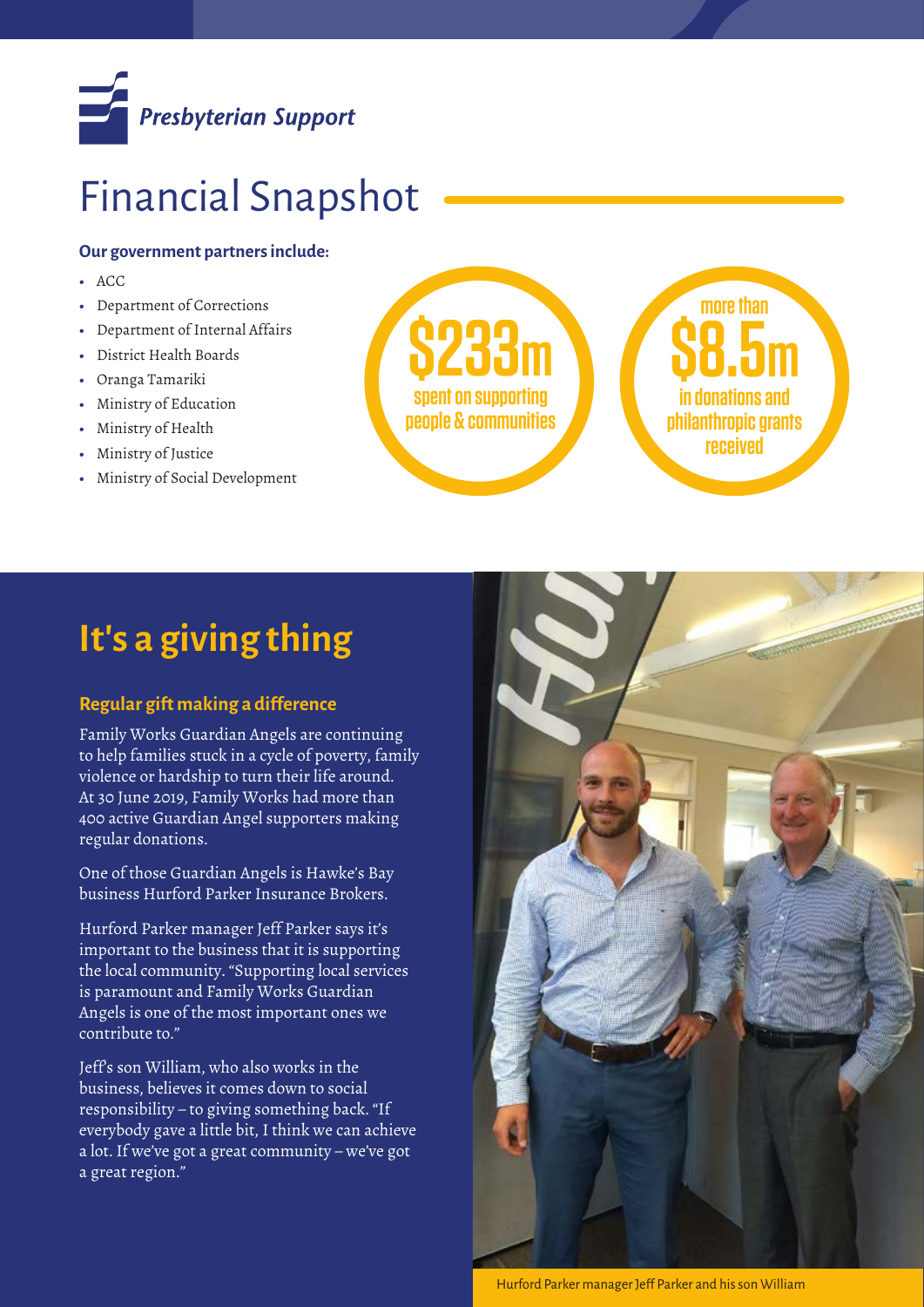

\* The statistics and figures included in this annual report are the totals achieved by Presbyterian Support organisations across New Zealand.



#### **Shop On**

The popularity of physical charity stores has led Presbyterian Support Otago to launch Shop On – an online charity store amongst the first of its kind in New Zealand.

Presbyterian Support Otago Communications Manager Warren Rosser says Shop On was launched as a way of connecting with a wider audience.



"Online vintage stores are gaining popularity, but it's unique to have a charity store online in New Zealand. This is an amazing way for people to support Presbyterian Support Otago and the work we do, and they can do it from the comfort of their couch."



#### **Cutting edge dementia care technology**

Enliven elders with dementia or anxiety have been some of the first in New Zealand to experience the latest in relaxation technology, thanks to the AR & TI Harper Trust.

A grant of more than \$32,000 has allowed Enliven to purchase two state-of-the-art Nordic Wellness Chairs and a range of therapeutic dementia resources to be used with residents at its Manawatu homes.

The state-of-the-art technology uses soothing music, gentle movement, tactile stimulation and a weighted blanket to relax, calm and soothe those feeling anxious, angry or agitated. The technology is not believed to be available in any other rest homes in New Zealand.

 "The chair has been a great aid in helping us restore a sense of calm to agitated residents. On many occasions, this has reduced their need for medication," says Clinical Nurse Manager Vicki Marshall.

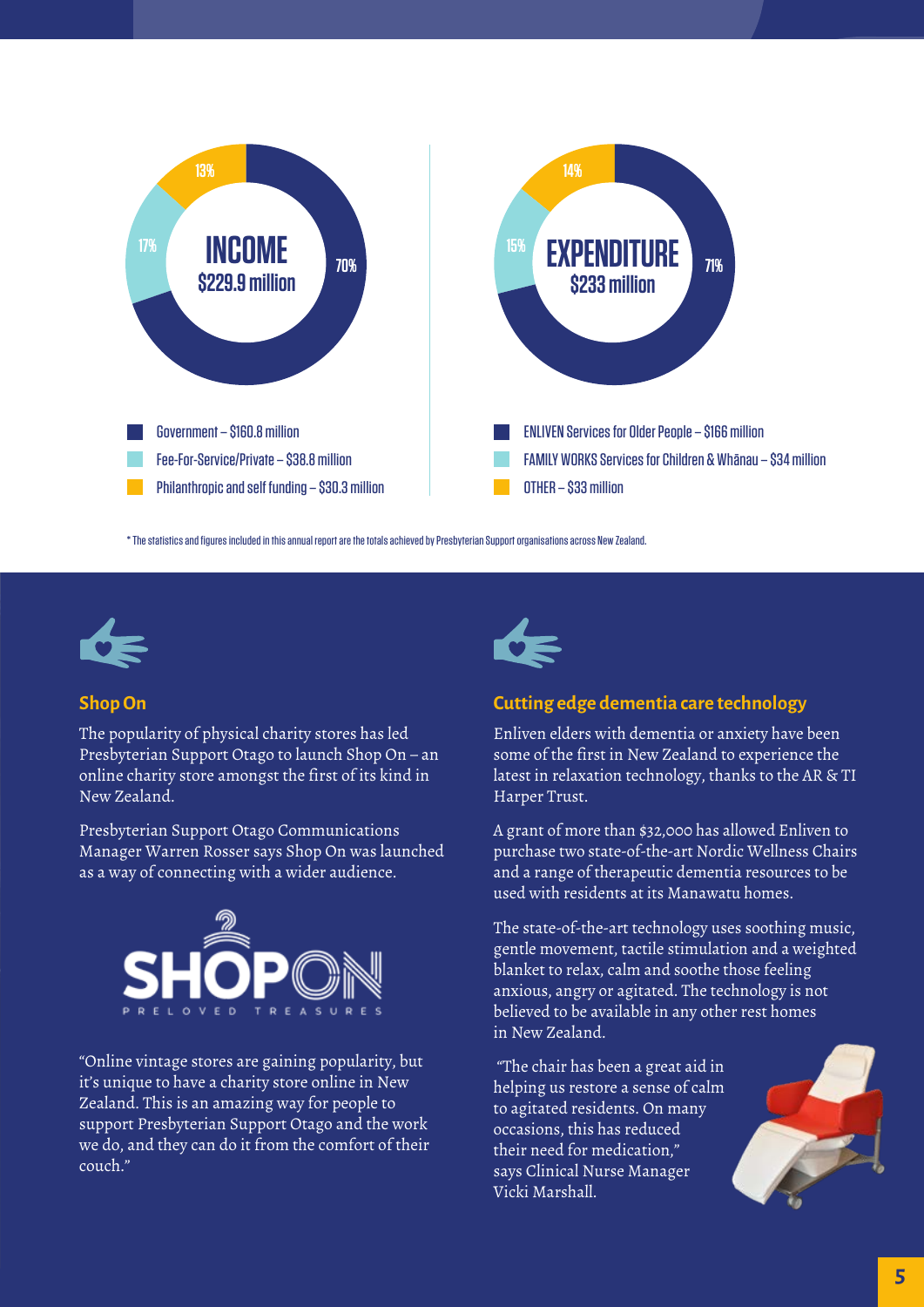

# **Family Works** – a year in review

Family Works' vision is for Aotearoa New Zealand to be the best place in the world to grow up; a place where all tamariki are safe, families and whānau are strong and communities are connected.

Family Works services take a whole-of-family approach to providing wrap-around social service support. This multi-disciplinary approach addresses highly complex and multi-generational issues and achieves positive long-term outcomes for the whole whānau.

**25,000 children, parents & whānau received Family Works support**

**more than**

## **Making hearts smile**

Adversity is no stranger to Katrina Taplin but it ignited in her a zealous love of life and a deep desire to give vulnerable children the opportunity to experience happiness and wellbeing growing up.

She's also always wanted a big family so when Katrina went along to a Family Works Southland information evening about its Buddy Programme and instead signed up for foster care, it wasn't a complete bolt out of the blue for husband David and their two adult-age children.

"Dave's always known I have a lot more love to give," says Katrina, "but the kids did take a bit longer to get on the same page," says Katrina.

Having sailed through the rigorous vetting process and taken up every training and support option offered, the family has opened up their hearts and home to over eight children on their 14-month fostering journey to-date.

Currently, Katrina and Dave care for pre-school siblings, two at a time, on alternative weekends and holiday breaks. They find respite care especially fits well with their rural lifestyle and means they can dedicate quality time and attention to the youngsters when they stay.

"We don't really do any special activities per se," says Katrina, "Just taking part in what we would consider 'normal' farm and family life is often a huge change and challenge for these kids."

Indeed, some of Katrina's most cherished moments of caregiving come in the form of small acts of trust or achievement, like: eating at the kitchen table; taking a shower without mayhem; touching a pet lamb; the unprompted holding of a hand; first smiles; an enthusiastic greeting … an unexpected hug.

"We gain as much as we give," says Katrina, "They make my heart smile."

Katrina will admit it's not all easy but says empathy, loads of patience, positivity and a healthy sense of humour gets them through most challenging situations.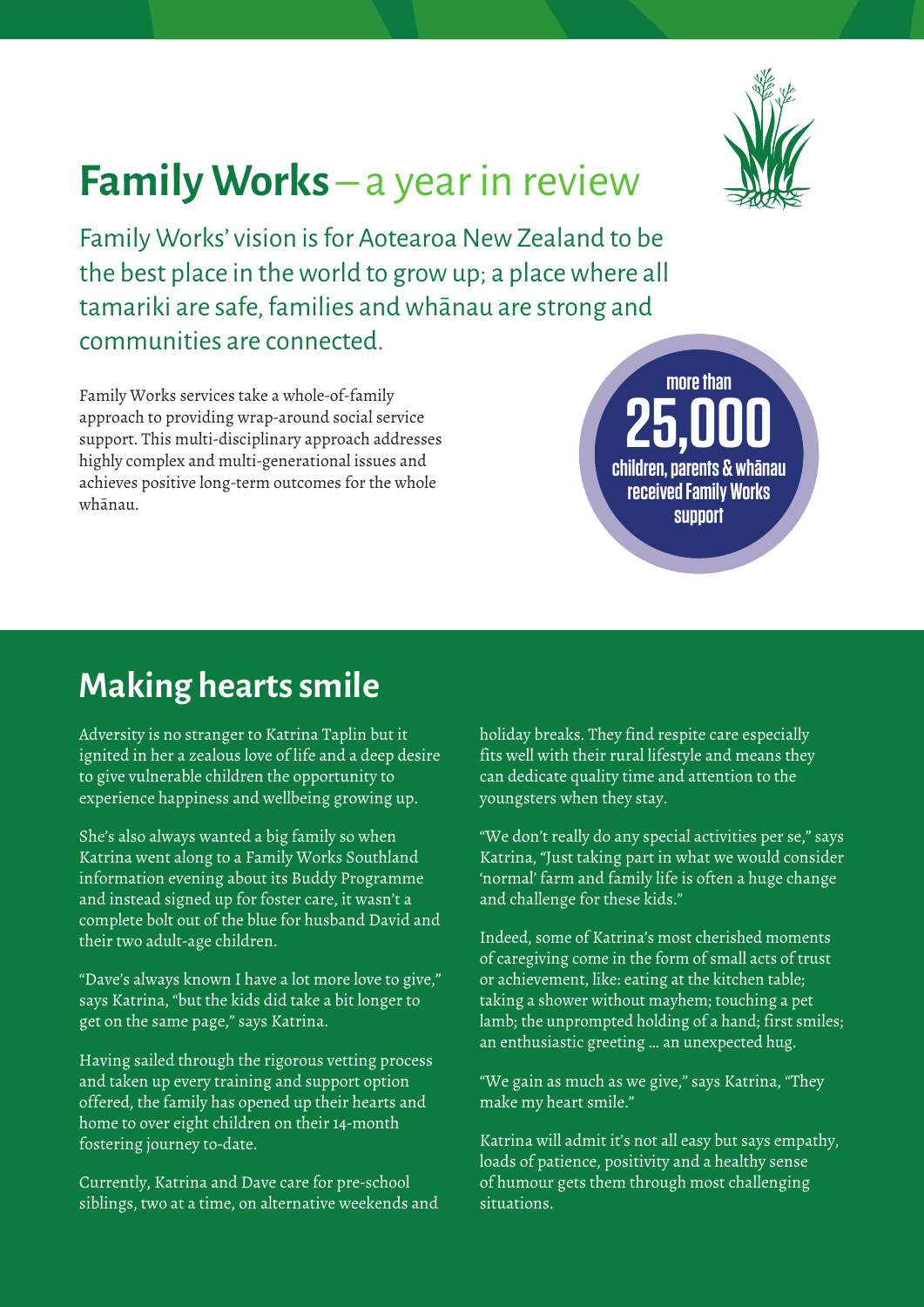

**More than \$34m spent on Family Works prevention, early intervention and intensive casework services.**



Then there's always the full back-up, specialised support, training and networks provided by Family Works to depend on.

Presbyterian Support Southland Family Works Director Judith McInerney says she is proud of her team and the work they do alongside community carers, such as Katrina and Dave.

"Together we are making a difference."

"We are helping to transform lives by giving these children and young people the safe, happy and healthy experiences and opportunities they so deserve."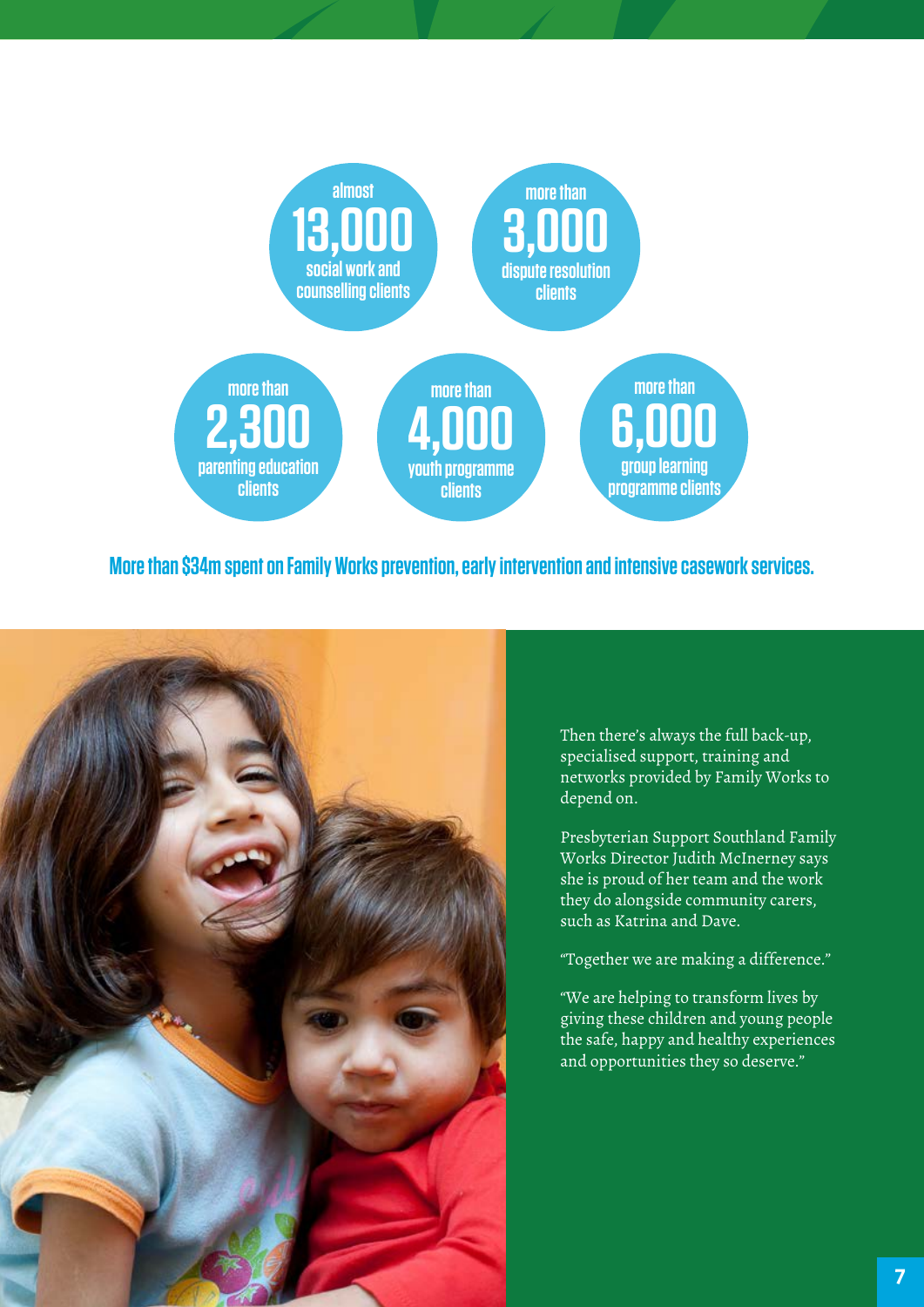# **Family Works** – a year in review

Family Works provides a range of services from prevention to early intervention and intensive casework.

#### **Our services include:**

- **•** Social work
- **•** Counselling and therapy
- **•** Parenting education
- **•** Family violence prevention and safety
- **•** Mediation and dispute resolution
- **•** Mentoring and youth support services
- **•** Foster care
- **•** Foodbanks and financial capability services
- **•** Community development



## **Early intervention builds resilience**

Susan\* is in her mid-fifties. She has three grandchildren (aged 3, 6 and 10) and an adult son who has mental health issues in her care. The family lives in a small one-bedroom flat.

Despite the struggles, Susan has always been committed to looking after her family. She wants to do the best by them.

The family came to the attention of Family Works Early Childhood Education social worker Ruth\* when a referral was made by a teacher regarding Susan's 3-year-old granddaughter Emma\*.

The kindergarten was concerned about Emma's sporadic attendance, her poor social skills and interactions with teachers and other children.

Ruth was able to quickly and professionally build trust with Susan who explained that her older grandchildren were also struggling.

6-year-old Jess\*, was being bullied at school and had started expressing suicidal thoughts, while 10-yearold Tom\*, was showing signs of mental health and behavioural issues.

Together Ruth and Susan identified health and

wellbeing goals for the whole family.

Today, with Family Works' support Emma's kindergarten attendance has improved. She's already happier, more confident and is starting to interact with her peers.

The older children are seeing Family Works counsellors and now have the support of Family Works' Social Workers in Schools (SWiS) team.

Ruth has supported Susan to access additional financial entitlements and support for the family, including a holiday programme for the children that gives Susan a break, and is advocating for Susan and her adult son with local mental health agencies.

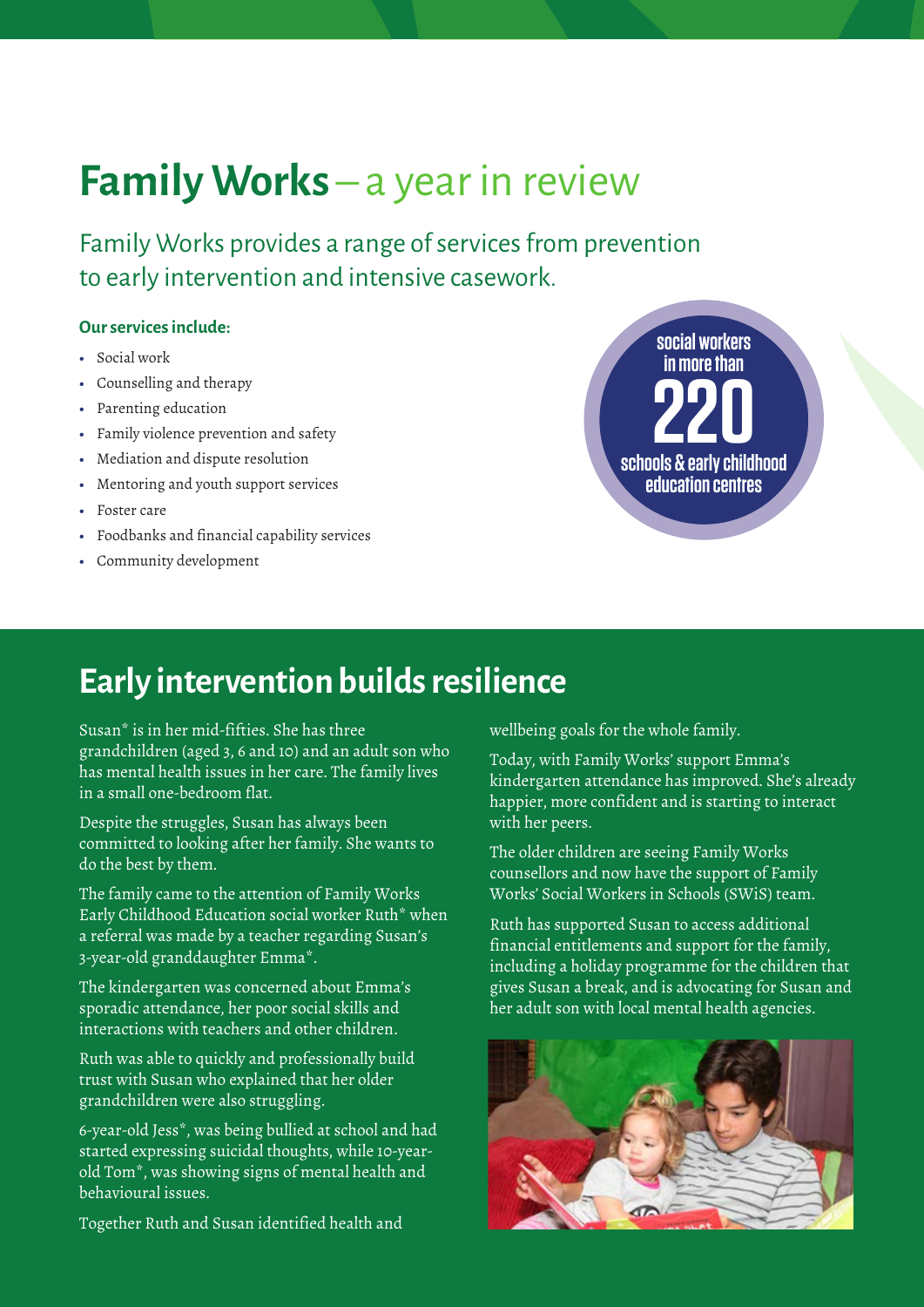# **70+**

**localised initiatives and projects responding to community needs**

**almost 7,000 food parcels distributed to families in need**

**more than 400 Family Works staff (FTEs) and 390 volunteers** 

## **Te Ara Whānau**

Imagine being 4 years old and not knowing when your next meal will be. Worse still, being too scared to ask for food in case your Dad hits you or Mum, again.

Imagine living in constant fear, suffering daily beatings and death threats only to be beaten so badly you're dipping in and out of consciousness as you crawl to the neighbours for help, again.

Imagine being constantly anxious and angry. As you struggle to deal with what happened in your own past you find yourself taking it out on the family you're meant to love and care for, again.

Family Works family violence safety and non-violence programmes are being recognised as a 'life-changing turning point' for hundreds of women, men, children and whānau across New Zealand every year.

Family Works takes a whole-of-family, multidisciplinary approach, known as Te Ara Whānau, to tackle complex and multi-generational issues such as family violence, poverty and substance abuse. The strength-based approach builds on the skills and resources of the individuals and the whānau unit. The focus is always on keeping children and those most vulnerable safe.



Tairāwhiti manager Alica Richardson-Marr says sadly tamariki whose everyday home environment exposes them to family violence grow up thinking this type of experience is normal because they know no different.

Children who are victims of family violence and abuse suffer from a myriad of emotional, physical and mental issues, including depression, Post Traumatic Stress Disorder, psychosis and anxiety.

"To change the cycle of family violence, we need to protect our tamariki first and foremost. They are our future generations. Without them, there is no future for anyone."

\* Names and images have been changed to protect the privacy of our clients.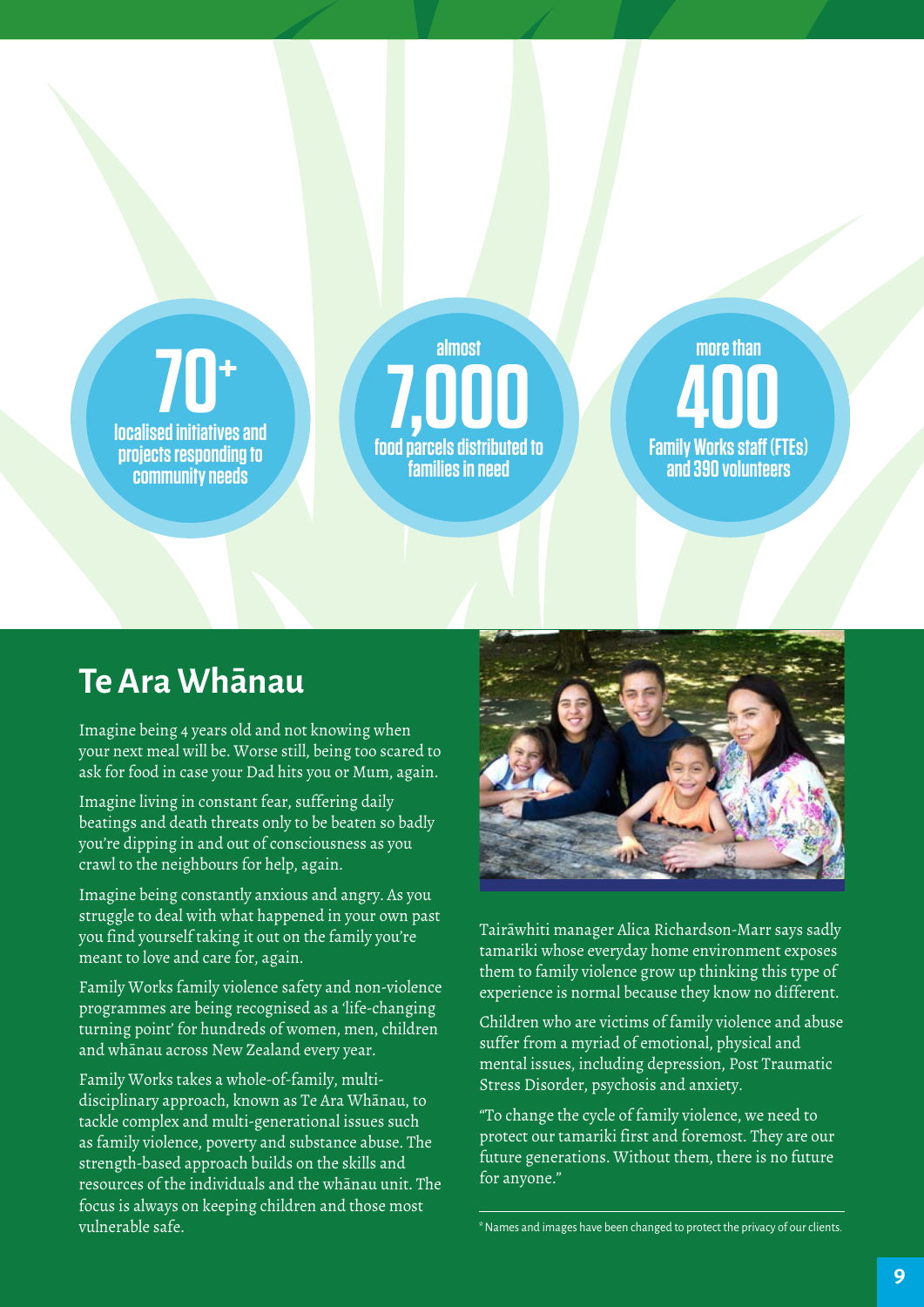

# **Enliven** – a year in review

At Enliven we know that some things make for happier, healthier living, no matter what your age or ability. We work alongside people to achieve the things that are important to them.

We create communities where people have companionship, connections to friends, family, whānau and the wider community, a sense of meaning and purpose, choice, fun and, of course, access to practical support when they need it.

**"Whenever you walk in, you can just feel that wairua or spirit of the place is really positive. It makes you want to be part of life here." – Isobel, relative.** 

**\$166 m spent on Enliven services for older people and people living with disability** 



## **Cultural diversity celebrated**

Enliven is embracing cultural practices in its homes, villages and services.

In the Upper South Island, Enliven has two very experienced Whaea (respected wahine from Ngā Tuāhuriri, Ngāi Tahu) who work alongside whānau, marae and local Māori health services to improve access to culturally appropriate social services for koro and whaea (respected elders).

Kaumātua have challenging outcomes compared to their Pākehā contemporaries due to lack of access to appropriate services. Enliven's whaea advocate for and on behalf of kaumātua and ensure that all services available understand their requirements.

In the Central region, Enliven's hauora Māori approach to developing care plans is gaining traction and aged care innovation recognition.

"The work aims to combine the four elements of the holistic Māori health model, Te Whare Tapa Whā,

with Enliven's elder-directed philosophy. It focuses on ways to support elders to enjoy the things they always have," says Enliven general manager Nicola Turner.

Whanganui's Kowhainui Home and Village manager Trish Boswell, Te Whānau-ā-Apanui, explains that Māori health plans are also proving successful with other cultural groups.

"Our first goal is to focus on tangata whenua and ensure we have guidelines in place to meet their spiritual and cultural needs, and then use those experiences to look at how we can be more attentive to other cultural practices."

At Enliven's Cashmere Home, near Wellington, and Iona Home in Oamaru the focus has been on embracing the residents' multicultural roots by celebrating some of the world's most vibrant cultures.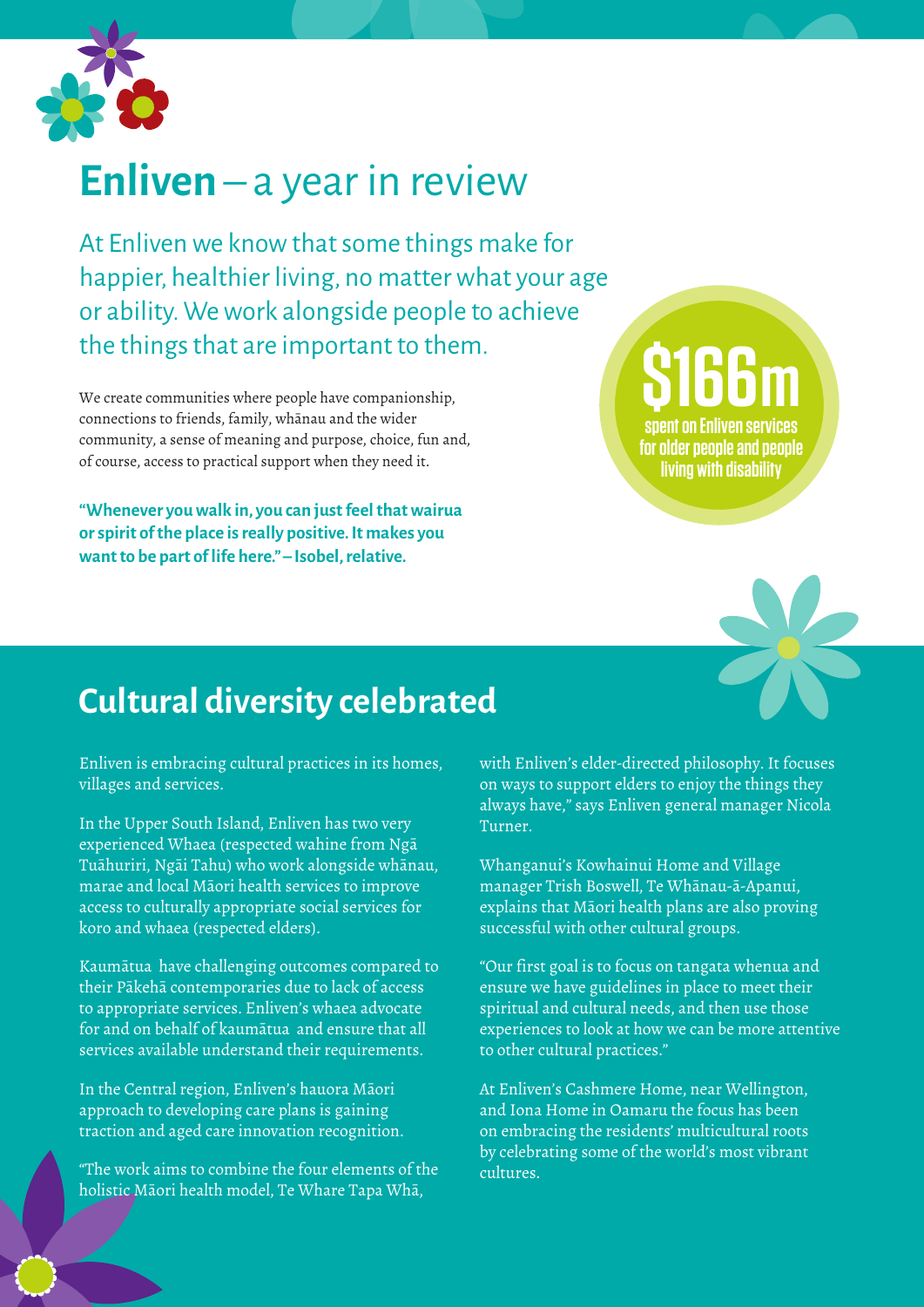



Like many Enliven homes, these two homes have residents and staff that come from countries near and far. India, the Philippines, Sri Lanka, Samoa, China and many more are represented.

"Our cultural days are a chance to celebrate the history, culture, dance and food of those places," says Cashmere Home recreation officer Liz Rivadelo.

Meanwhile Iona manager Steph Leith says the home's 'Connecting Cultures' group has had a positive impact on staff satisfaction. Iona Home was awarded the Training and Staff Development Award at the 2018 Healthcare Excellence in Care Awards for the Connecting Cultures project.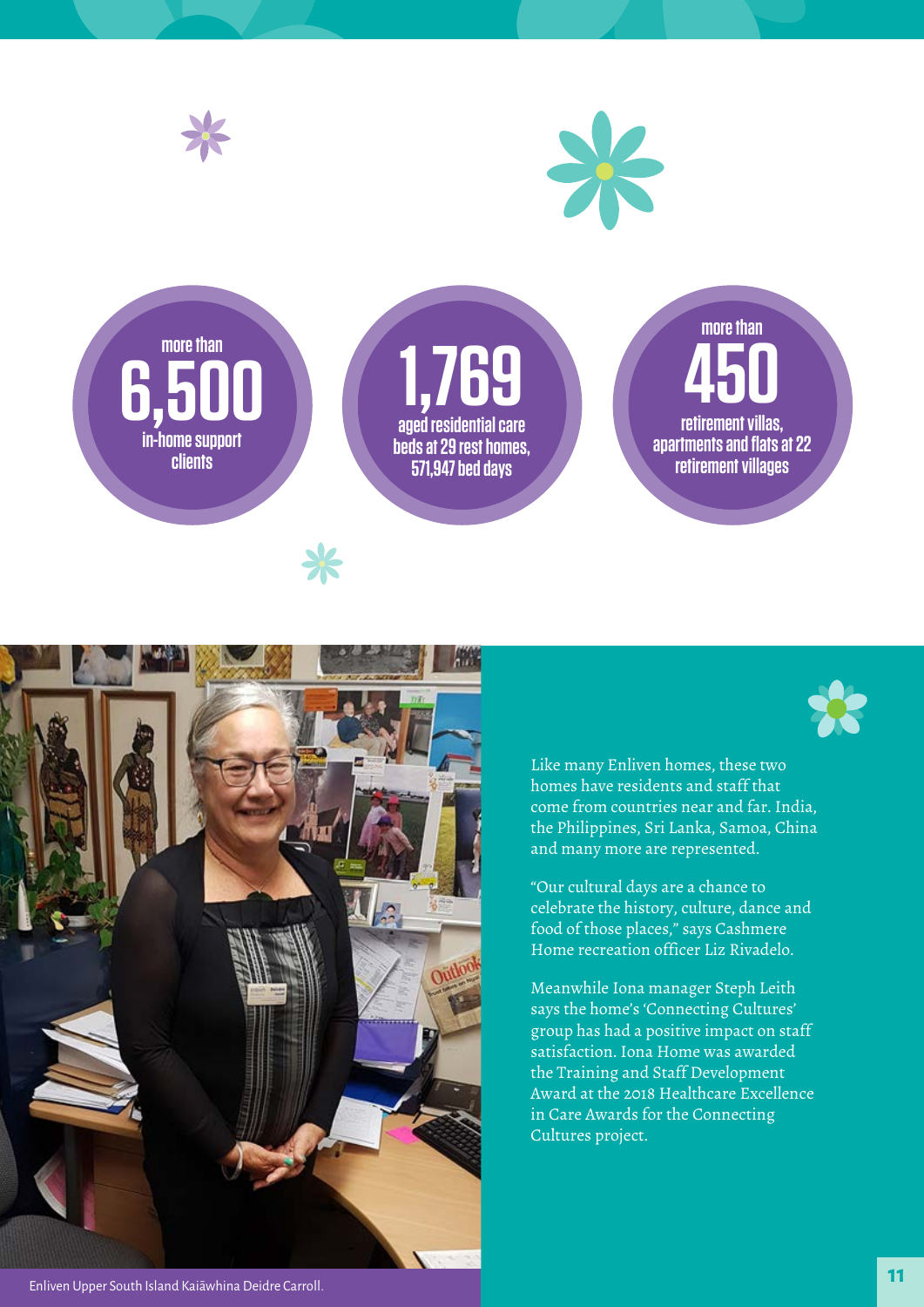



# **Enliven** – a year in review

Enliven provides a range of services to support older people and people living with disability to thrive and enjoy a happy life.

#### **Our services include:**

- **•** In-home and community support
- **•** Day programmes
- **•** Health recovery care
- **•** Rest home care
- **•** Hospital care
- **•** Dementia care
- **•** Palliative care
- **•** Short-term respite
- **•** Independent retirement living



## **Walking towards the future**

Thirteen-year-old Mya was born with cerebral palsy. Her doctors thought she'd never walk on her own. But last year the bright and spirited girl amazed everyone when she ditched her walker. Now she can stand straight and move independently using only her leg splints.

Mya's boundless enthusiasm makes her shine in school too where she loves to sing in the choir, participate in drama and bowling, and – despite being unable to move her right hand – to sew and bake. She comes up with creative hairstyles and fixes her own hair with some help.

"I'd like to become a hairdresser someday," she says.

Although Mya's no longer reliant on a walker or wheelchair, she's unable to walk for long periods of time and still struggles with her balance and motor skills. She gets tired quickly and feels exhausted after a full day at school.

Enliven carer Natasha visits Mya daily to help her unwind when she comes home. She helps remove Mya's leg splints, and helps her to bathe and dress.

Mum, who has another daughter and works full-time says, "Natasha's help is extremely valuable to us. She's great with Mya. We're so grateful to have her."

With her family's support and Natasha's assistance, Mya continues to blossom into a strong, independent young lady who's capable of achieving what her heart sets out to do.



Mum is very proud of Mya's achievement. "She's a very determined and persistent girl!"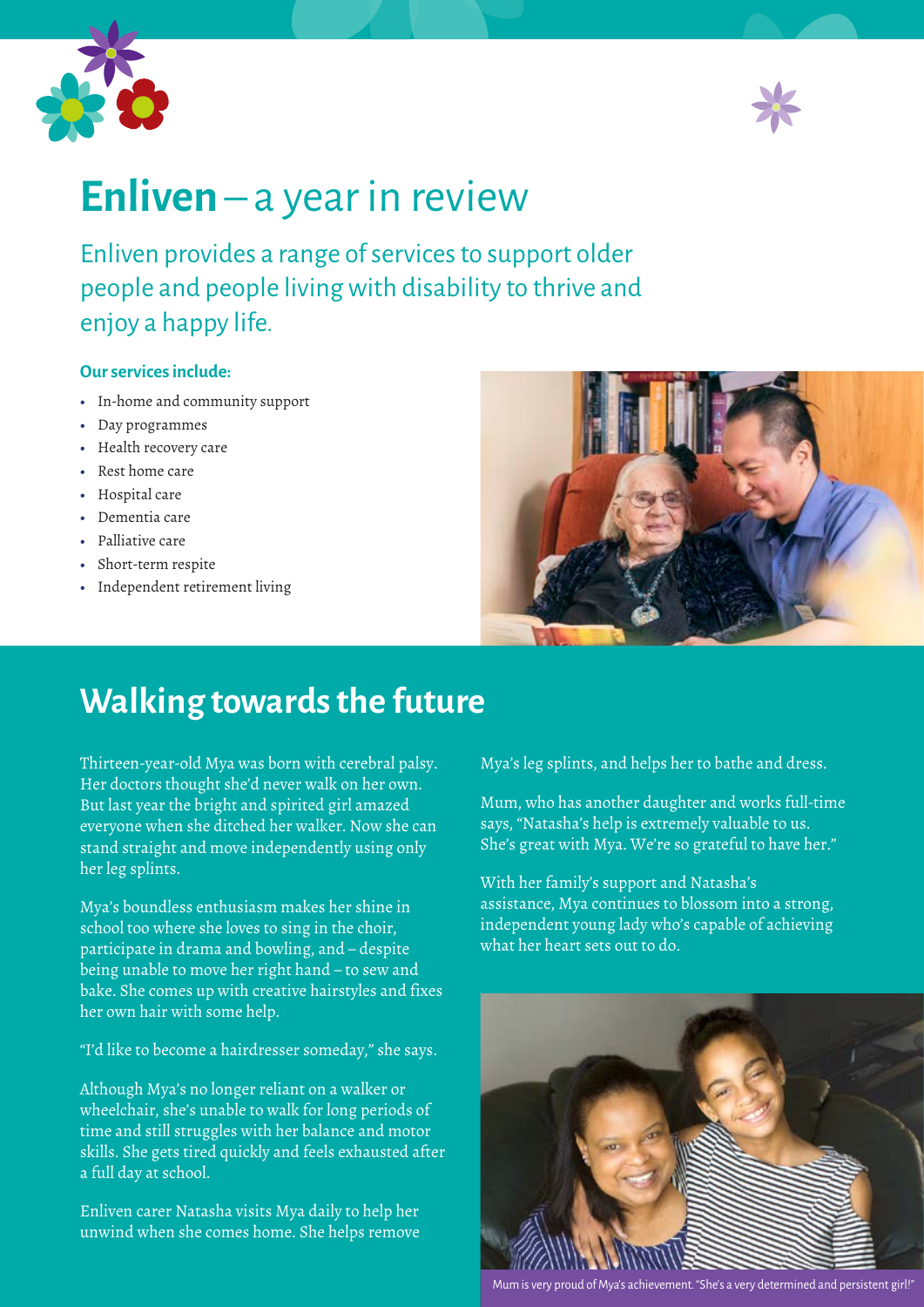

**90% of survey respondents said Enliven made a positive difference in their life**

## **Going green with Enliven**

Environmental sustainability projects led by Enliven residents and staff are gaining traction across the country.

Enliven's Croft Home in Timaru started the region's environmental sustainability bid with the residentled 'Greenie Group'. The group has overseen the introduction of a new waste separation and recycling system, established a worm farm using scraps from the kitchen and started sourcing more environmentally-friendly products.

"Medication measuring cups were changed from plastic to paper, the gloves worn by staff were changed to a variety that was more readily biodegradable, the use of wet wipes has stopped and drinking straws were changed from plastic to plant based," explains Chief Executive Carolyn Cooper.

In March 2019, Enliven's Wallingford Home in Temuka started a voluntary trial of washable incontinence underwear for people with light to moderate incontinence.

"Disposable incontinence products are one of the main things that end up in our waste," says Carolyn.

"So far the trial is going really well. It's been great to see the residents so involved in this project. They truly care about the environment and want to leave the place cleaner and greener for the next generation."

Other environmentally friendly initiatives started across the country include removing bin liners, cutting out single-use plastic, using glasses instead of disposable cups at water fountains, composting and reducing general waste.

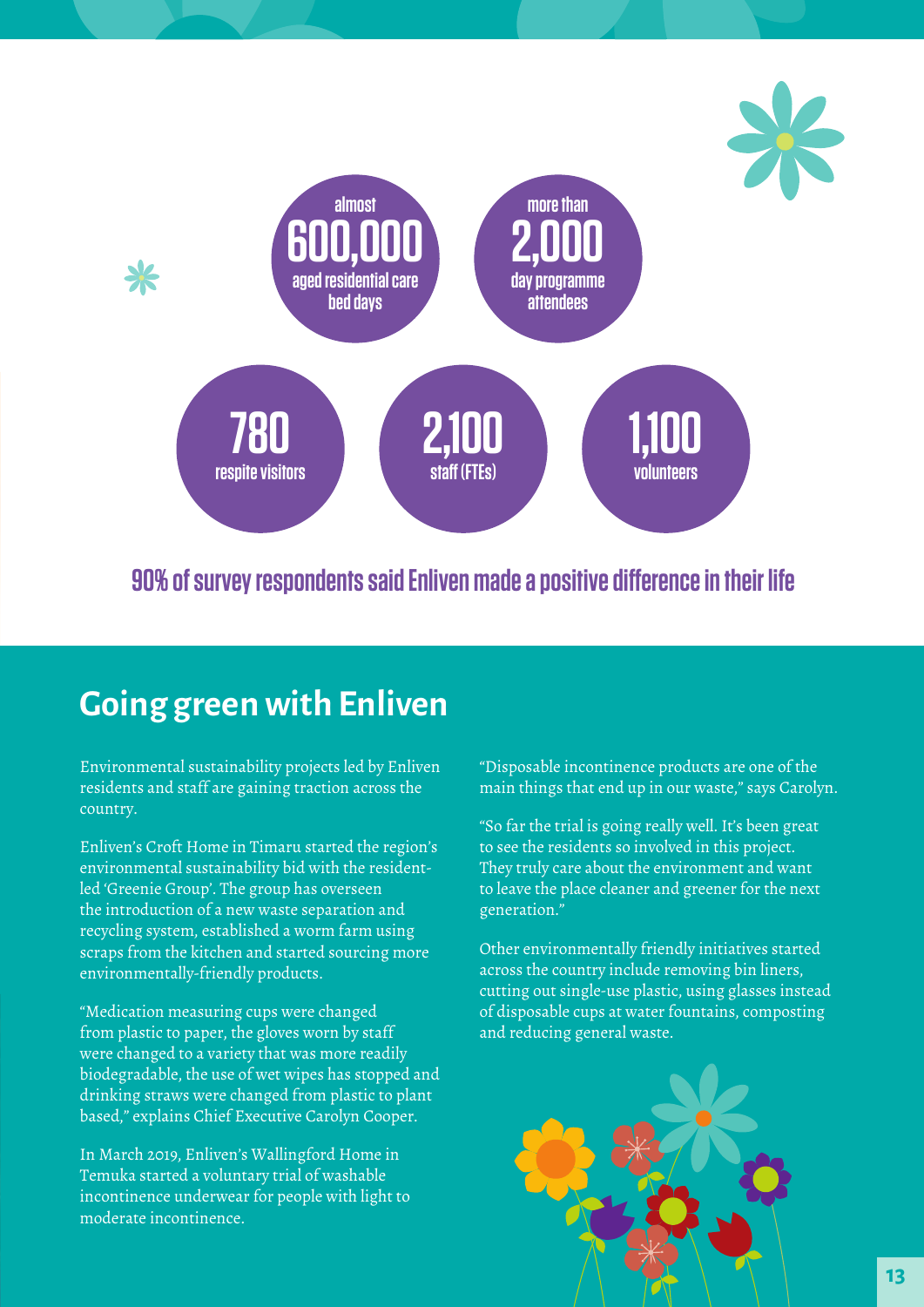# Our People

## Across New Zealand Presbyterian Support employs more than 4,000 people. It's a whānau that is dedicated to making a positive difference every single day.

Not only do these professional carers, nurses, social workers, counsellors, mentors and others provide quality services and support; but the hallmarks of kindness, compassion, love, humour, respect and empathy are easy to see**.**

#### **Nursing from the heart**

"In this industry you have to have care running up and down your veins," says Enliven clinical nurse manager Anna Roberts.

She says working as a nurse in aged care is a fantastic way to gain skills while having the privilege to be part of the residents' journey and hear their remarkable stories.

"We are here to support the residents to maintain independence as well as ensuring they have meaningful activities and purpose in their lives."

Anna, who started working with Enliven more than 16 years ago, is a firm believer in Enliven's philosophy of care which recognises that some things make for happier, healthier living, no matter what your age or ability.

"It [the philosophy of care] works to combat the feelings of loneliness, helplessness and boredom that can come with ageing, and I've seen the difference that makes to the lives of elders."

#### **A passion for reducing family harm**

Another team member with care running through her veins is Family Works social worker Deb Tongotea who works with children, parents and whānau who have experienced family violence.

"I love this work and the opportunity to contribute to reducing family harm in Whanganui.

"The best thing about my job is gaining trust and being allowed to support whānau to find new and creative ways to navigate the complex systems and situations we work

within," says Debz.

The work is complex, it's tough, but the rewards are second to none.

"One story always comes to mind and that is of a Mum who arrived at Christmas with bags of groceries to give to others. She said through tears that 'if it wasn't for Family Works her and her children would have been dead'. It was real testimony to the staff that had worked alongside her and her whānau."

#### **Making dreams come true**

Meanwhile, in Hawke's Bay nurse and Enliven Disability Services Manager **Andrew Wordsworth** is making dreams come true for clients living with disability at Rowan, a residential service for people under 65 and Mosaic, a purpose-built creative space.

Since taking up his role in 2018, Andrew has been encouraging, empowering and supporting clients to live their best possible life and let go of limiting beliefs.

Take 59-year-old Pete for example. Pete was left disabled and confined to a wheelchair after an operation went wrong when he was a teenager. He explained it had been at least a decade since he had had a spa – something he always enjoyed doing. Andrew and his staff subsequently made it their mission to assist Pete in having a regular spa at his local swimming pool complex.

But why stop at a spa? Pete went on to book himself a 10 day cruise around Fiji.

"Our vocational staff and support workers worked tirelessly to help make this cruise come to fruition.

"With their courage and our passion, what once seemed unobtainable becomes a reality," says Andrew.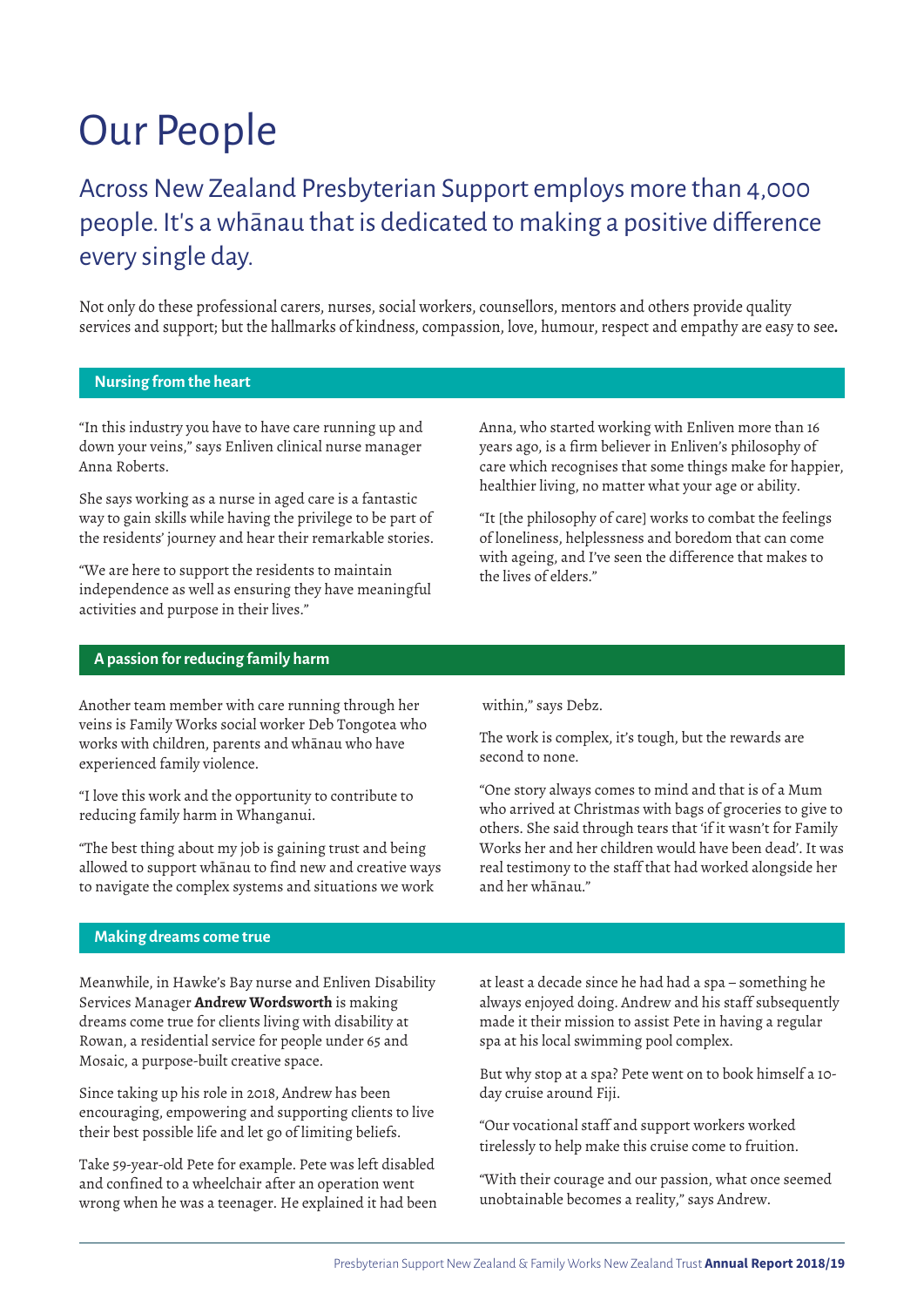**"With their courage and our passion, what once seemed unobtainable becomes a reality,"**

**Annual Report 2018/19** Presbyterian Support New Zealand & Family Works New Zealand Trust

ම

**– Andrew Wordsworth, Enliven Disability Manager**